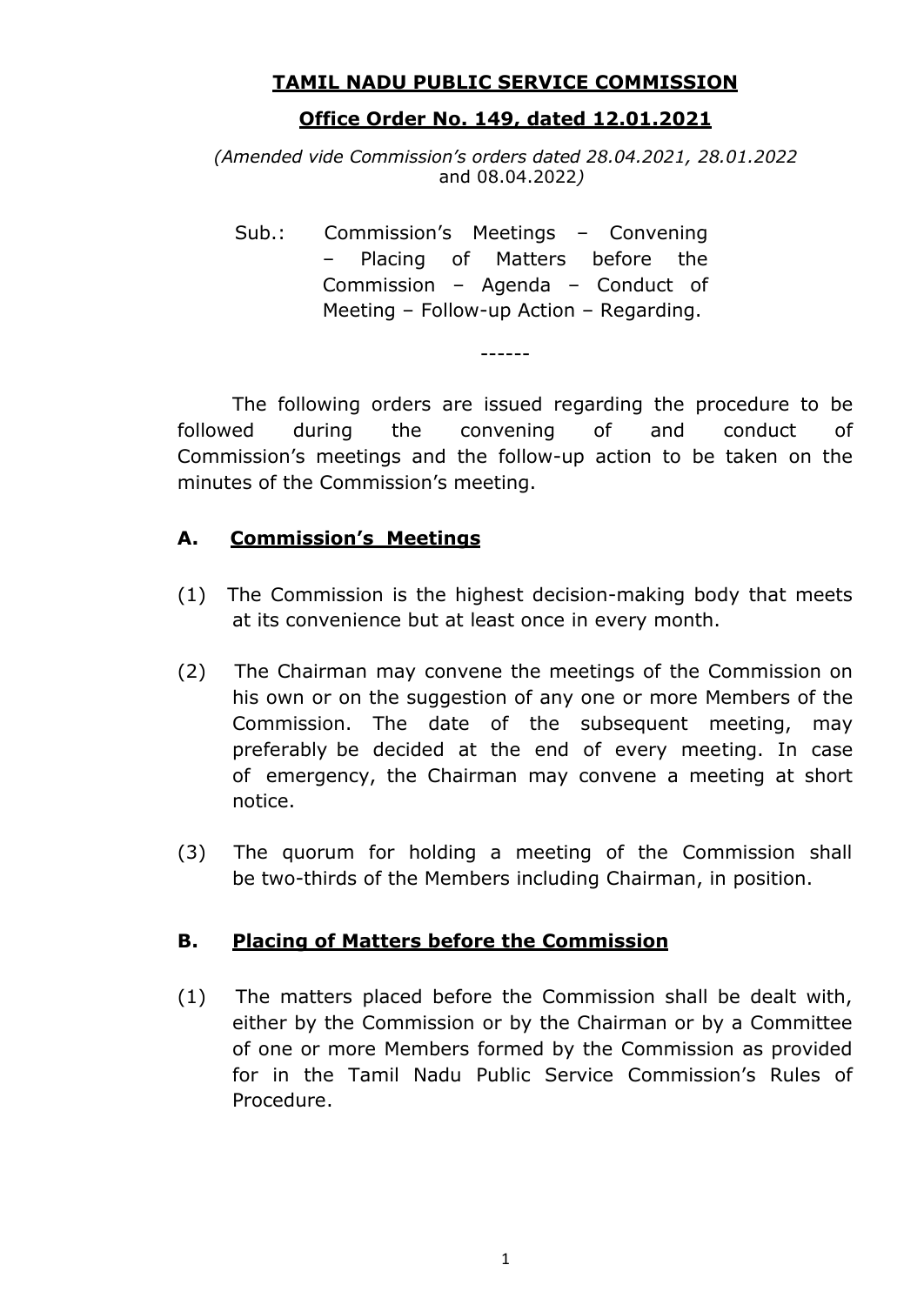(2) All matters placed before the Commission or the Chairman or Committees formed by the Commission, shall be so placed by the Secretary in respect of the subjects under his purview and by the Controller of Examinations, in respect of the subjects under his purview.

# **C. Agenda**

- (1) All subjects to be placed before the Commission, except those relating to Confidential Department (QD  $/$  ED – in which case a simple mention of '*Confidential Subjects*' against Sl. No. [4] in the agenda shall be a standard practice) shall be included in the recorded agenda before four clear working days (e.g., if a Commission meeting is scheduled to be held on the Friday of a week, the agenda shall be ready by Friday of the previous week) and the synopsis of the respective subjects listed in the agenda shall be furnished to the Chairman and Members before two clear working days.
- (2) Once the draft agenda is ready, the Secretary shall obtain the approval of Chairman in person, after explaining the agenda. 'Action Taken Report' on the minutes of previous Commission's meeting, follow-up action on the minutes of the Commission's meeting held with effect from 01.01.2021, status report of Annual Planner, status report of notified examinations, post –facto approval of files by the Commission and confidential subjects shall invariably be listed as subjects 1A, 1B, 2A, 2B, 3 and 4 in the agenda, respectively.
	- (a) If any of the urgent files / Minutes got approved by the Hon'ble Chairman / Members through Online / WhatsApp / E-mail, then the concerned section shall include the said subject in the Agenda and place the file in the upcoming Commission's Meeting for post-facto approval of the Commission. If any of the subjects deferred in a Commission's Meeting, the same shall be placed invariably after Sl. No. [4] (Confidential Subjects) in the next Commission's Meeting of the agenda.
	- (b) The subject relating to fixation of Date and Time of Next Commission's Meeting shall be placed invariably as last subject in the Agenda of the Commission Meeting.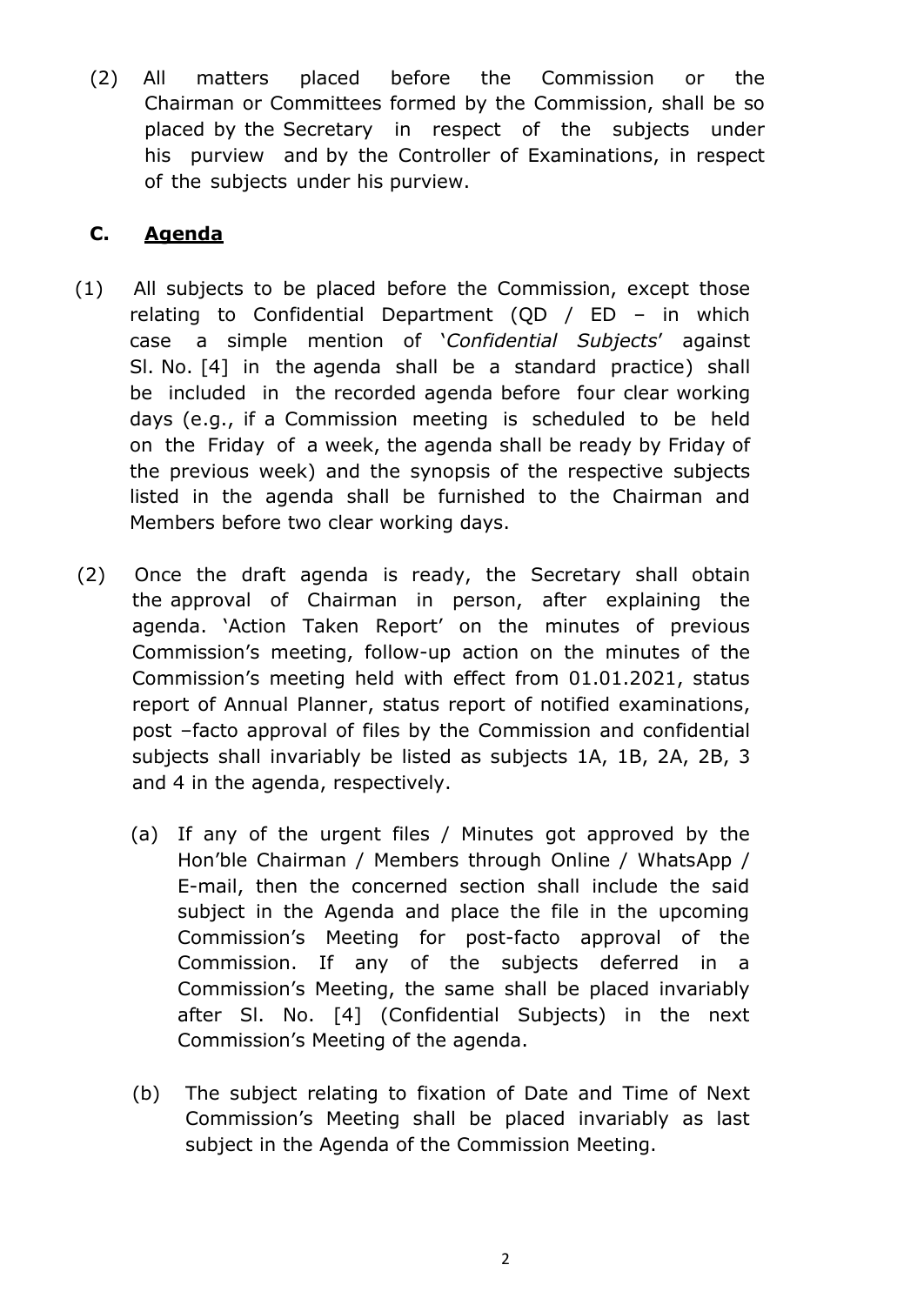- (c) In any unavoidable circumstances the Commission's meeting shall be conducted through online. The decision taken in the meeting shall be recorded and get approval during the next Commission Meeting conducted physically.
- (d) Vehicle Maintenance Department (VMD) shall arrange the requisite infrastructure so as to enable the Commission to take part in the meeting virtually.
- (3) In case of further inclusions in the agenda due to unavoidable circumstances, the Secretary shall record the same in the file, obtain the approval of Chairman in person and issue an 'Additional Agenda'.
- (4) It shall be the responsibility of the section that deals with the Commission's meeting, to obtain the subjects to be included in the agenda / synopsis from the Joint Secretary / Deputy Secretaries concerned, according to the time stipulated.
- (5) In the case of a subject that does not require a synopsis and approval of the full Commission is to be obtained in the file itself or when a subject is placed for information of the Commission, the same shall be mentioned in the agenda.
- (6) Preparation of agenda and ensuring that the copies of synopses are furnished to the Chairman and Members is the sole responsibility of the section that deals with the full Commission meeting. The sections that deal with the respective subjects shall facilitate observance of these orders.
- (7) In cases where Chairman or Members entertain a doubt on a particular subject, the Secretary / Joint Secretary / Deputy Secretary concerned shall clarify the doubt.
- (8) In unavoidable circumstances, when a subject requires the immediate attention of the Commission and had not been listed in the agenda, the Secretary / Controller of Examinations, as the case may be, shall meet the Chairman in person, before the meeting and brief him on such subject. On obtaining the consent of the Chairman, the subject shall be placed before the Commission as a '*Table Subject*'.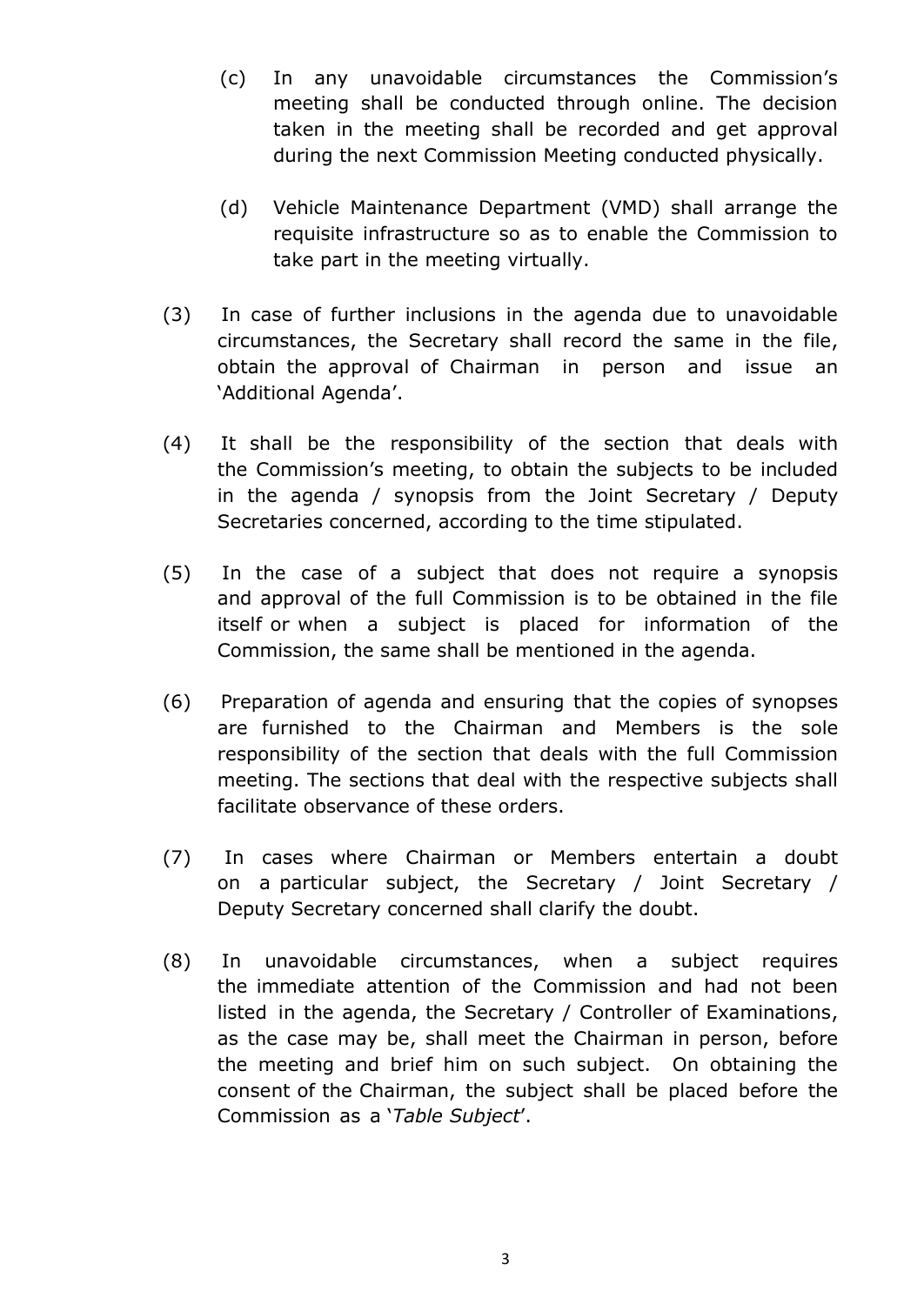# **D. Conduct of Commission's Meetings**

- (1) Each approved subject in the agenda shall be presented by the Secretary / Controller of Examinations or the Joint Secretary / Deputy Secretaries concerned.
- (2) Every agenda at a meeting of the Commission shall be determined by a majority of the votes of the Members present and voting on it, and in the case of an equal division of votes, the Chairman shall have and exercise a second or casting vote, including in cases where there is an equal division on a subject matter in a file and such matter is to be determined at a meeting of the Commission.
- (3) In case the Chairman is unable to be present at a meeting of the Commission, he shall nominate any one of the Members of the Commission to act for him and the Member so appointed shall have all the powers of the Chairman at that meeting provided that
	- (a) unless the Chairman otherwise directs, no action shall be taken upon any decision arrived at in a meeting at which he was not present until he has been informed of such decision, and upon being so informed, he may direct that any such decision shall be reconsidered at a meeting at which he is present;
	- (b) where a Member of the Commission who sponsored a subject for discussion by the Commission is absent during the first sitting of the Commission when such subject was included in the agenda for discussion, the subject shall be taken up in the second sitting of the Commission and decided, notwithstanding the absence of the sponsoring Member during such second sitting of the Commission. However, the sponsoring Member may record only his views on the file when it is circulated with the approved minutes.
- (4) Under extraordinary circumstances when the Chairman is unable to nominate any Member to act for him and if any urgent decision is to be taken on matters relating to conduct of examination related issues / urgent matters, the Secretary shall bring it to the notice of the senior most Member available. The senior most Member, on behalf of Chairman, shall immediately arrange to convene the meeting. Subsequent to a briefing by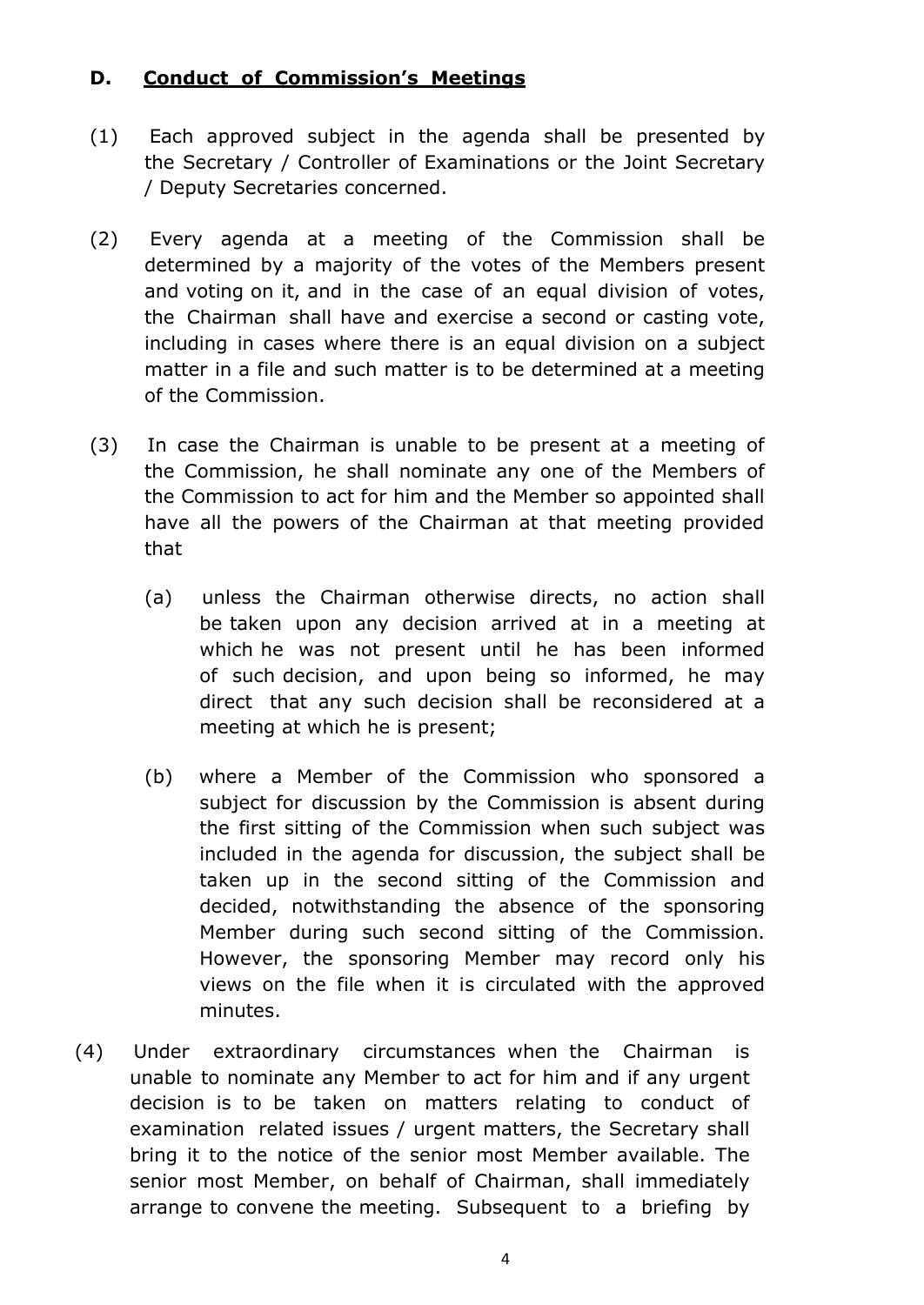the Secretary on such matters, the Commission may arrive at a decision by consensus. Such matters shall be reported to the Chairman at once on his return to office.

- (5) The Chairman may adjourn any business at such meeting if he is of the opinion that it cannot be conveniently transacted owing to non-attendance of any Member.
- (6) All decisions of the Commission shall be recorded by the Secretary in the form of minutes, in accordance with the directions of the Commission and such minutes shall be circulated at the end of the meeting itself, for the approval of the Chairman and Members.
- (7) The minutes in respect of confidential subjects shall be recorded, except in the case of those subjects pertaining to internal processes and the same have been approved by the Commission in the file itself.
- (8) It shall be duty of the Secretary to ensure that all minutes of the meeting of the Commission are invariably preserved as permanent records. At the end of every financial year all minutes of meetings in that year shall be bound together and preserved as a permanent record.
- (9) The proceedings of the Commission shall not be invalidated by reason of any vacancy in the office of the Chairman or any other Member or Members.

### **E. Follow-up Action**

- (1) Whenever the Commission makes a decision that is not already covered by the existing Rules of Procedure, Office Orders, etc., the section concerned shall make a note of it and undertake further action leading to amendment of the respective documents.
- (2) Whenever a new policy or change in the existing policy is to be adopted, based on the decision of the Commission, it shall be given prospective effect only and not retrospective effect.
- (3) The follow-up action taken / pending / concluded on the minutes of the Commission's meeting(s), shall be intimated to the section that deals with the full Commission meetings, in the following formats, within seven working days of the date of Commission's meeting.